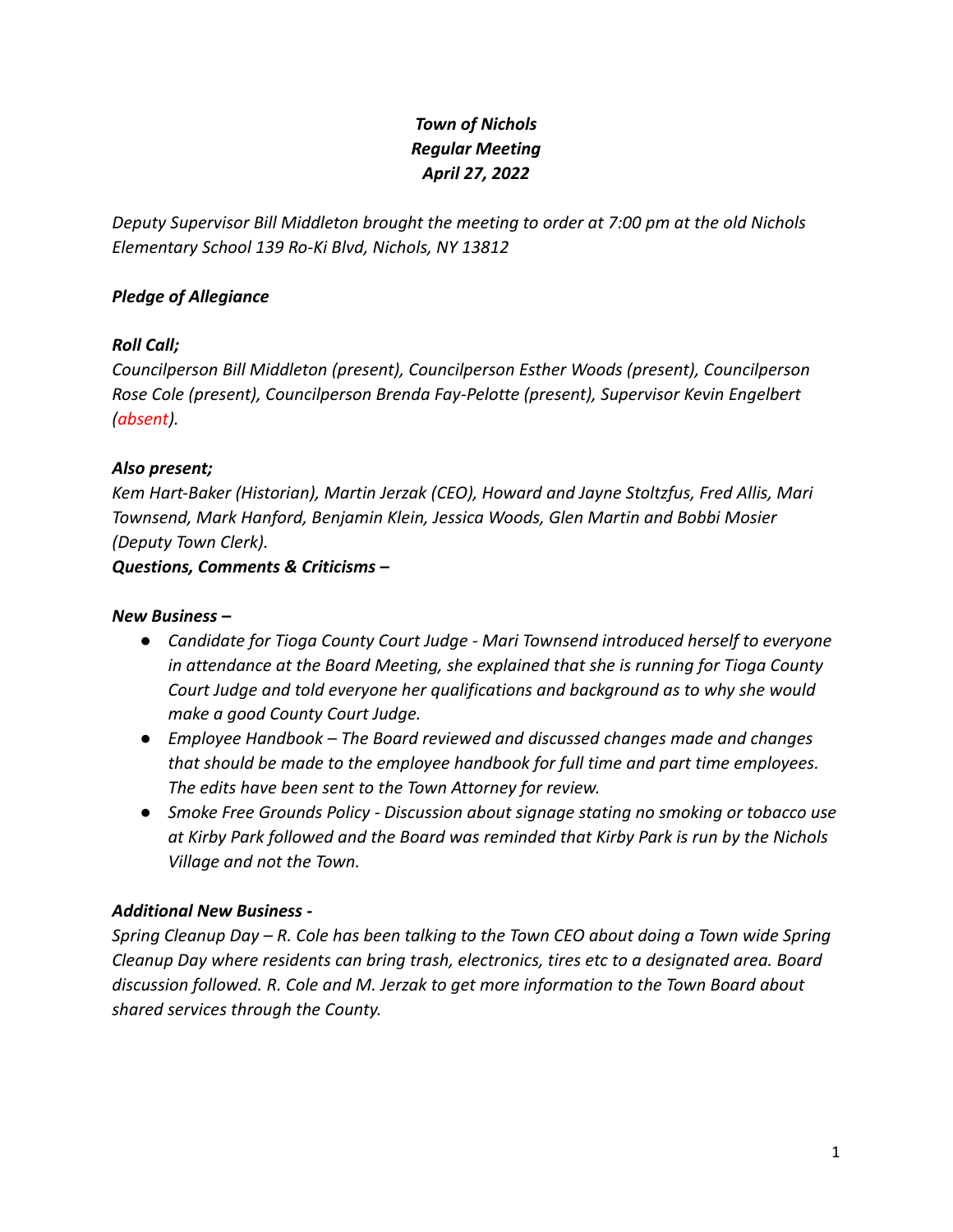## *Update from Town Departments/Personnel -*

*Code Enforcement Officer – M. Jerzak asked the Board to request that the Town Clerk do his mailing for him. The Board said they would look into the request.*

*Historian – K. Hart-Baker mentioned the grant that she applied for was approved in the amount of \$2,000.00. The cost of the printer/scanner and fireproof safe is more than the grant amount and she is requesting Town Board approval to cover the \$1,794.00 remaining amount due. Motion to cover the \$1,794.00 made by B. Fay-Pelotte 2nd E. Woods. Roll Vote;*

*E. Woods (aye), B. Fay-Pelotte (aye), R. Cole (aye), B. Middleton (aye).*

*Carried 4 aye- 1 absent- 0 No- 0 abstain*

#### *Old Business -*

*Hazard mitigation – E. Woods is submitting the information regarding the people that are interested in the FEMA Mitigation to Tim Steed from Hunts Engineering. The application for the grant has to be by June 1, but there is no time frame when the grant would be approved and if it will cover everyone that is interested in the buyout. Homeowners that have submitted their contact information should expect a call from Hunts Engineering.*

*Shared Services - B. Middleton said that at the Upstate Towns Assoc. meeting they discussed EMT services. The Board discussed that this may have to be a paid position. Brain Cole is meeting with Candor Fire Commissioner and Supervisor, whose EMT's are employees of that Town, to see how they do things and if our Town can incorporate the same thing.*

*Comprehensive Plan/COG - B. Fay-Pelotte mentioned that the Comprehensive Plan may need to be overhauled and that would take a lot of time. At the COG meeting they discussed cemetery fees throughout Tioga County, as well as Town's taking over for cemetery associations after they dissolve.*

*Hazard Mitigation - R. Cole said she was unable to attend the last meeting and the next meeting is on May 11.*

# *Old Business -*

*B. Fay-Pelotte asked M. Jerzak to update the Board on the projects he was working on. M. Jerzak told the Board that Tioga Downs was in the process of putting a daycare, Jim's RV has been sold to Wilkins, the Dandy Mini Mart will be expanding their building and adding more gas pumps and he is sending out notices for property maintenance violations. M. Jerzak also mentioned that he has heard comments throughout the Town and asked the Board if there has been a consideration about putting in a Wegman's or larger grocery store over by the Truckstop area. The Board discussed adding something to the Comprehensive Plan and working with the IDA to get businesses to our area.*